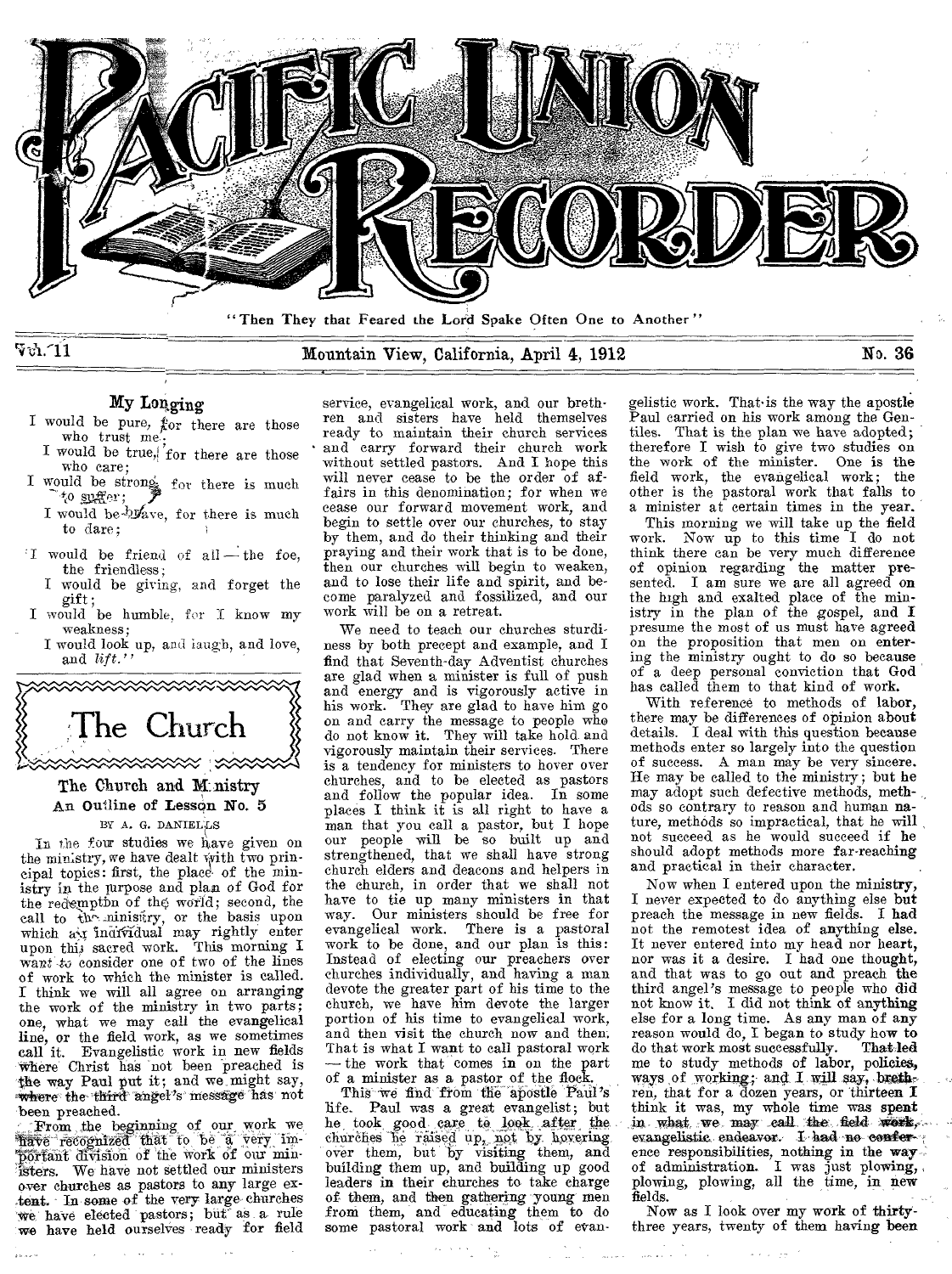given to administrative work and thirteen to the field work, I must say that the most delightful part of it all was the thirteen years that I went out among strangers and told them this message, and did as Brother Farnsworth said last night, just studied how to  $\frac{1}{4}$  men, how to bring them to shore. It is a great study, and it is a study that every man ought to pursue with the keenest relish and devotion.

The first day of January, 1892, I was elected president of the Australian Conference, and I have not been out of conference responsibilities one minute since. That was twenty years ago the first day of last January. After that election, one minister remarked to another minister or two, "Well, A. G. won't be as much of a preacher after he has been a conference president ten years, as he is now." That statement scared me, for my highest ideal was to be a preacher of the gospel, and it alarmed me to think that I had started upon a line-of work that was going to destroy my usefulness or efficiency as a preacher. I do not know whether it has or not; but I do know this,— that I have made a tremendous fight to continue as a preacher, and not become a crank turner. You understand what I mean by that — not become a mere machine driver and a machine, turning the crank of administration.

I realize that perhaps I am hardly qualified to talk on methods for to-day in evangelistic work after being out of the field twenty years. I shall not feel at all hurt if men who are in the field, actively engaged in evangelistic work, differ with me in what I shall say this morning. But what I shall present on correct methods, I present from personal study for thirteen *years* while I was *in*  the field, and from some observations I have made all the way along during these twenty years. I have taken note, as I have traveled about from State to State and from county to county, with regard to methods and ways adopted and pursued by different ministers in different States; and I have just put down a list of considerations that would guide me today if I were to start out again into purely evangelistic work. Some of these points are very small details, that will not require any comment; but a few points I will emphasize as I go along.

I have divided this question up under the four following heads under which I wish to consider methods of field work: 1. Location, or selection of a location in -which to preach the message; 2. The preparation — not the minister's personal preparation, but preparation for the effort either in a tent or a hall or a schoolhouse; 3. Securing and holding an -audience; 4. Leading to a decision to obey, and binding off the work.

Now with reference to location. There are two phases to this. One is the locality in which a minister shall begin his effort; that is to say, the city, or the village, or the country, rural district. The other phase is the particular spot or place in the city or the town or the rural district. I will take up first the locality. Where shall I begin my effort? The first con-

sideration I shall mention is, Where there is a call for help. I believe that when a man is looking about for the starting of an evangelistic effort, he ought to give due attention to God's opening providences — where there is a call for help. I refer you to Paul's experience on that. On one occasion he assayed to go into Asia Minor to preach, and the Spirit for-bade him. And while he was praying to know what this meant and what he should do, there appeared to him over in the opposite direction, in Europe, a man standing and calling, and beckoning to him to come over to help him; and Paul went there. I do not think any minister ever ought to be careless and thoughtless and indifferent to this important question. Where has God opened the way? Is there a call from any place for the message? If there is, I ought to give thoughtful and respectful consideration to it, not move in a haphazard way, or follow preferences, but, Where has God opened the way? Where is there a call? That is the place to go.

Where the message has not been given. If there is not any definite call, the next consideration, in my opinion, is, where the message has not been preached is the place to take into account, and not go over the same ground over and over again, because it is more pleasant around "Mount Pleasant." Brethren, I tell you it does not set well on me to have ministers in a State where the message has been preached half a century, every time you talk about getting somebody or some money for a mission field, to begin to cry about the mission counties in their State. I do not believe there is anything right in it. I believe, brethren, that we should figure as Paul did, Where is the spot where Christ has not been preached, where no one has laid the foundation? Let me go there and preach the message.

Where the preacher is best qualified to work. I think a minister ought to give due consideration to his own qualifications and to the place where he is best fitted to carry on his work. As a rule I do not think it is a good thing for a young minister just starting, to go into a big city to preach the message in the tent. I think he will do well to consider a rural district or a small town, where people are not accustomed to strong work from the ministry, where they do not have very much help. Those, people will appreciate a beginner. In the city there are such strong men on the public platform, whom the people hear, that one who is just starting to preach does not appear very well, and therefore does not appeal very strongly. I believe that a minister should have a degree of modesty in starting his work, and try to adapt himself to conditions that are in harmony with his own experience. It has only been two years since there came to me, in a State I visited, this report: Two lads went out of one of our academies for their first summer's experience, and went into quite a large city, and got out handbills with their. pictures on them, naming themselves as evangelists from a certain city. When

the people came to the tent, and saw these beardless youth, and saw from their manner that they had never appeared before in public, and did not know how to do strong work, they were disappointed and<br>disgusted. I think young men should be taught more modesty in starting in their work. I believe, too, that all men' snouid endeavor to sel 4, those places for which<br>they are best Auapted. There are some men who have been a long time preaching, that are root adapted to great cities, where strong platform effort is required. They are not fitted for that, and will not succeed. In rureal districts and small towns, however, they can take hold and<br>do good strong work, for there the people do not look for as much. Where' there is a call for help, where the message-hasnot been given, where the preacher is best qualified to work — those are some considerations that may guide a man in his decision.

Now we come to the second phase, and that is, when the town has been decided. upon — the locality — then the exact<br>place in the city  $\alpha$ , the town or the country. And, brethe 'n, I believe that should be a matter of careful-study and<br>earnest prayer. I well remember one<br>morning in Auckland, New Zealand, in December of 1886. It had been decided that I should hold my first tent effort in New Zealand in the city of Auckland. The question came, Where should I locate? Before we started out, we talked it over, after breakfast, with the family with whom I was stopping; and I told them I felt that I wanted the Lord to guide us to the section, the locality, in that city, where I might secure an audience and a good church. We all knelt down together, and there we earnestly asked the Lord to guide us that ay in our search  $f + a$  place, and when we found the spo, to let peace come *i.to* our minds, and I us rest on 'that place. And, brethren, our prayer was answered. We tramped for several hours, and saw a number of places; but finally we came to a spot, and when we saw it, the peace of the Lord rested upon our hearts, and we felt at rest. We said, "This is the spot." No other place gave such a feeling. We went to get the place. When we saw the agent, he said thit was a new thing, having religious meeting in a cotton church on an open piece of ground. It seemed to him more like a circis. He said he thought he would have to write to the owner in London. We wanted the thing settled by the next day, in order that I could start right in. He said he hardly felt free to let us have it. He said, however, "I will think it over, and you come back to-night about the close of business hours." We went home, and again the family knelt down and prayed God to give us that lot. Our heavenly Father had already given us what we had asked — that our peace might rest there — and now to give us the spot. We went back in the evening. This man said, "Well, I have decided to take the responsibility of letting you have that place." We asked him the charge. He said, "All I will do will be to make a nominal charge, so that it will be your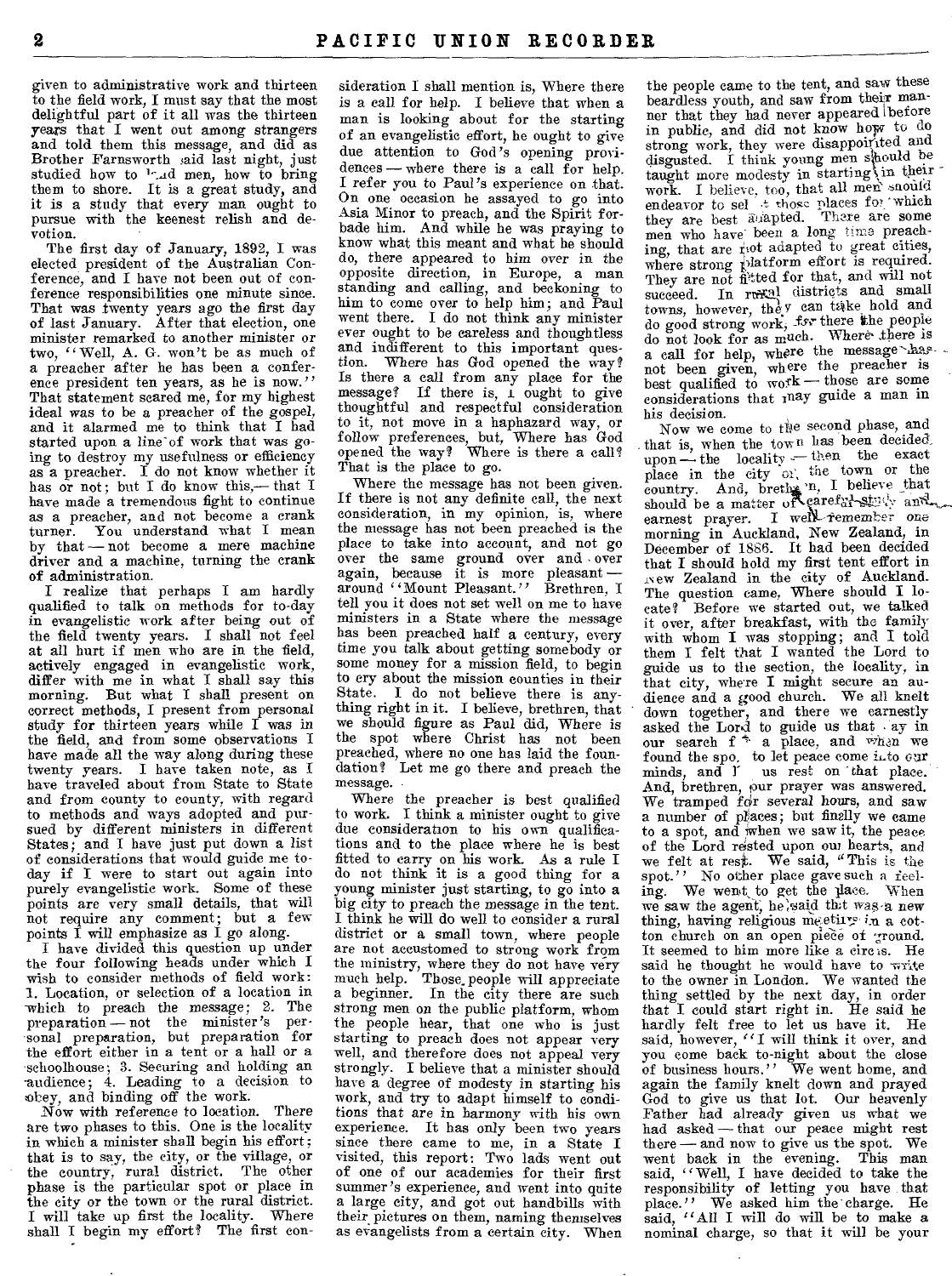ground legally for your work." He said we could have it just as long as we wanted it and things went right. We had our tent there seventeen weeks, and God gave us about seventy-five souls be-fore the meetings closed. Then we built our church almost on the edge of the lot, and there it stands to-day.

I believe that when we start in a work, we ought to realise that God is interested in that move, and that He will be a partner, and that He will be a guide to us. I have always felt a satisfaction at the course we took there, to pray God to put us in the right place in that city of Auckland. We must do this work along spiritual lines, and not along the lines of carnal wisdom and carnal power; therefore I reiterate that we should pray God to help us choose the right part of the city, where He has fish — souls — to be caught.

Here are a few things I think should guide us in making our selection: A good, respectable place — that is, a lot in a good, clean, respectable part of the city or the town, or the hall in a good part of the city. Do not choose lots on some low ground or in bad surroundings. Get the very best lot in the place you can. It is far better to pay a fair price for a good lot than to take a poor place with bad surroundings for economy's sake.

Then with regard to a hall. Of course we can not hire the best halls always. We can not throw away money; but I believe that in the selection of a hall, we should get the best we can *afford*. may not be anything like the best one in the town, but it should be the best we can afford. I mention that because I do not think we should go about in a haphazard way, and be indifferent as to the character of the building, etc., that we are to use. And sometimes it is economy to get a better hall than we might get for a small sum. I would not go to extremes, and say we must launch out and get a great big hall and a little bit of an audience. But study carefully, get the best you can pay for and fill with people, and do your best to lift the work up and make it strong.

When a place is secured, I think we should take great pains to make it attractive and inviting. If it is a tent we are going to hold the meeting in, clean the ground off in splendid shape. Do not cut the big weeds off two or three inches high to ruin ladies' shoes and silk dresses. Do not leave stones to turn people's ankles when they come in. The ground should be leveled, and made just as nice as it can be. And then do not stop with taking the weeds off just where the tent is to open. Cut them off a good, long way around the tent. Clean up old cans, stones, and rubbish, and have every-<br>thing in sight around the tent 'clean and<br>attractive. While I do not believe in <sup>5</sup> "going to extremes; I do believe in a man's taking, great pains in making, the tent attractive. The rostrum should be neat and large enough, and there should be at least some carpet there to make it quiet. 'Then I think, too, a little money invested in ferns and pot-plants, etc., to have

around the rostrum, is not thrown away. Some good, neat mottos that will direct the mind to God and to heaven placed around in the tent are helpful.

The lighting —I believe great pains should be taken to make the tent very light. I suppose we all do that over here, and in most places to-day; still I know there are some who do not.

With reference to the hall: I believe that, too, should be made just as attractive as consistent with good taste. If a hall is secured for a regular series of meetings, then I think that mottos should be put up, and just enough ferns gathered to make it simple and attractive and pleasant to the eye, and pains should be taken to have it well lighted. A little expenditure of money will be well repaid.

Another thing: We all know the value of good music and plenty of it, but we are not always all able to provide it. What are we to do? I will tell you what I always did, and that was to try to get my audience to help me. I could not play, and Mrs. Daniells could not play the organ; so we would endeavor to get some lady in the audience who could play, to come and do so. I always provided a musical instrument, and counted on getting some one from the audience to play; and then I endeavored to get her to get some of her friends who sang, to join her. And more than one organist in my tent meetings has embraced the truth. Giving her that privilege of officiating at the organ, and coming every night, was the starting-point of awakening an interest, bringing conviction to the heart, and leading her to embrace the truth. I never had to pay any one to preside at the organ, I organized a choir just as early as I could, and I always supplied myself with a good supply of hymn-books, no matter what the cost. Then I aimed to have a fifteen minute song service before the preaching, inviting people to come and join in the music. I always come and join in the music. offered these song-books for sale. picked out the best hymns, and had them sung a few times, and gave the audience to understand they could purchase them and take them to their homes, and bring them back for use at the meetings. sold my hymn-books, usually gaining enough on what I sold to meet the loss of those that became damaged.

Now with reference to securing and holding an audience. One of the first things, of course, is to make the public know why we are there, or that we are there. We are here now; and what for? That means advertising. I shall not enter into the details, because this matter of advertising differs so widely in different places. I can say this, however, that a man ought at once, when he enters a place, to study the best way of advertising in that place. But we should study modesty in, onr methods of advertising. There is some advertising done that I think is more compatible with Barnum's show than with a religious tent effort. In some of the large cities, where the attractions are so-tremendous, and where the competition and the contest are

fearful, and where 'there are men laboring who have had experience, and are able speakers, and who are forced into positions for public work, it may be necessary for a man to place his photograph. upon his advertising matter. I have no objection to it; but I do not think it is necessary for all the boys that go out to. appear in public, to put their photographa on their advertising paper. Yet that is. the tendency; and the younger and the more inexperienced the lad, the readier he is to get himself on the advertising card. It is not, as a rule, the man who has been the longest before the, public, who puts his photograph on the card. I do suggest a degree of care and modesty, and especially on the part of our younger men.

### **The Holy Spirit**

### Lesson No. 5

"I desire this morning to consider some of the blessings that come to us personally when we take hold of the promises of God," said Elder G. B. Thompson, March 18, when resuming his studies with the workers' institute in Los Angeles:

God tells us to mingle our requests with thanksgiving, recognizing the fact that He is answering our prayers. Paul enjoins us, in Eph. 5:18, that we be not drunken with wine, wherein is excess, but that we be filled with the Spirit. In John we learn more about this filling. Chapter 4:14 tells us, "Whosoever drinketh of the water that I shall give him shall never thirst; but the water that I shall give him shall be in him a well of water springing up into everlasting life."

Here we have a command and a promise. What happened at Pentecost? — The people thought the disciples were filled with wine, but Peter declared that they were not filled with wine, but with the Holy Ghost. That is the kind of intoxication that will bring joy to our hearts. The statement in John I have just quoted was made to the woman at the well, and it is a great promise. Here is a fountain that we can carry around with us, a regular artesian well, springing up into everlasting life.

We find people drinking of the fountain of pleasure everywhere. Years ago we drank at that fountain. I hope weare no longer satisfied with those waters. They never satisfied us in reality. Thensome are drinking of the fountain of riches. And man never can be satisfied with mere money. He never gets all hewants of it. I heard of a dying man who had spent all his life in the pursuit of wealth, and,they asked him how much money would make a man happy.<br>His answer was, "One dollar more!"

And that is it. One never is satisfied. Some are drinking at the fountain of philosophy, speculation. But some are drinking at the true fountain, and the way we drink is like getting our sins forgiven. HOW did we secure pardenf— Why, we asked and we believed. When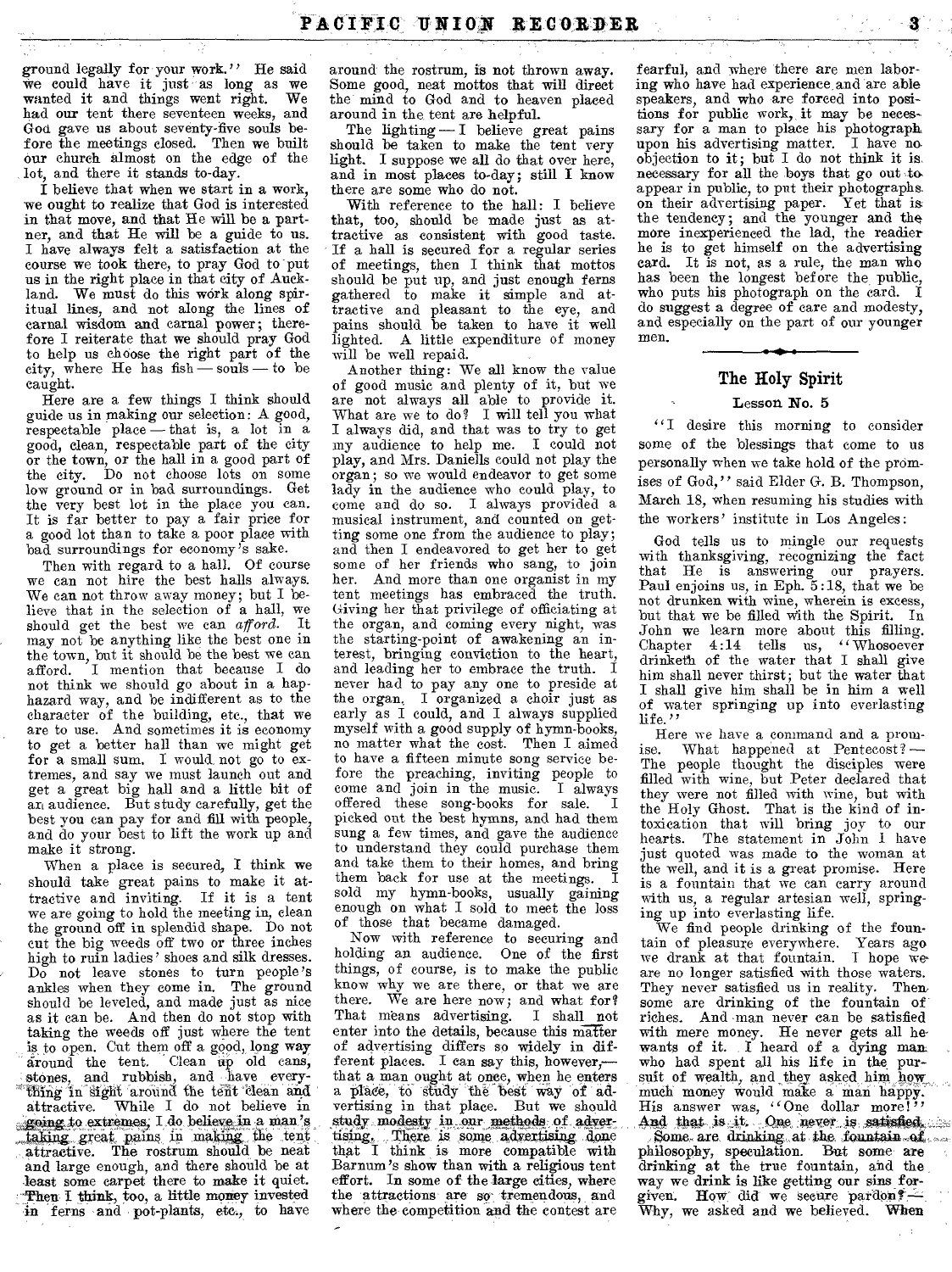we are athirst for the Holy Spirit, what ought we to do? Why, we ought to drink and believe. Some ask, but they seem never to reach the point where they can drink.

But how much can we drink? — As .much as we make room for. There is a longing desire in my heart that I may be filled with the Spirit of God. Let us consider to-day some of the instances referred to in the Scripture of such an experience. We will take first the case of Joshua. Num. 11:16, 17 tells us that the • Lord directed Moses to gather seventy men of the elders of Israel, and to bring them to the tabernacle of the congregation, where He would take of the Spirit that was upon Moses and put it upon them, and they should share with Moses the burden of the people. Undoubtedly Joshua was one of the seventy. And what was put upon them? - The same Spirit.

In Num. 27:18; 19 we read that the Lord said to Moses, "Take thee Joshua the son of Nun, a man in whom is the **Spirit, . . .** and give him a charge in **their** sight." That Spirit distinguished **him, it** seems. And we read in the next verse that Moses was told to put some of his honor upon him. In Dent. 34:9 **we** read that Joshua was full of the spirit of wisdom, for Moses had laid hands upon him, and the children of Israel did as the Lord had commanded Moses.

What was Joshua's condition? — He was full of the spirit of wisdom. Here is a man that was filled by God with His own Spirit. Up there in the mountain, Joshua had seen God. He was chosen to take up the burden that Moses laid **down.** Later he was so filled with the Spirit of God that he commanded the sun **to** stand still, and it obeyed him. There is in my mind a connection between such a thing as that and the indwelling of **God's** Spirit. And the question arises, **If** God could do such tremendous things with Joshua in those days, what could **He not** do with us to-day, if we were **filled** with the same Spirit?

Take next the case of Caleb. In Num. 14:23, 24 we read that God declared that the men who refused to go forward and to possess the land that He **had** given them should not see the prom-ised possession. "But My servant Caleb, because he had another spirit with him, and bath followed Me fully, him will I bring into the land whereinto he went; and his seed shall possess it.'

I like to read how Caleb came into his possession. He was forty years of age when he went with the spies to spy out **the land;** but the others were afraid of the walled cities, and of the sons of Anak. Caleb saw them also; but the Spirit of God in his soul gave him courage, and he declared that the Israelites were well **able to** go up and to possess the land that God had given them. Now he had gone through all the wanderings of the desert, **and here** he was, an old man, eighty-five years of age; but he was just as strong as he was forty-five years before, as we **learn** from the account of Joshua 14: 6-15, and he wanted the very mountain where he had seen the giants. And

Joshua blessed him, and gave him Hebron for an inheritance. Chapter 15: 14 tells us that Caleb drove thence the sons of Anak. I believe his success is to be attributed to the fact that in him was another spirit than that which controlled his early companions, whose bodies strewed the desert.

"Now the Lord is that Spirit: and where the Spirit of the Lord is, there is liberty. But we all, with open face beholding as in a glass the glory of the Lord, are changed into the same image from glory to glory, even as by the Spirit of the Lord." 2 Cor. 3:17, 18. What transformation does the Spirit of the Lord make in the heart? — It changes it,<br>makes it anew, changes the soul, imprints upon the heart the very image of Christ. It is by beholding the perfect nature of God that we are changed into the same image. When we get our eyes upon our brother's imperfections, we soon manifest like qualities in our own natures. The presence of the Lord's Spirit frees us from carnality of the flesh and from corruption of the mind. The same Spirit stands there to make us free, to admit us to the "glorious liberty<br>of the sons of God."

Romans 7 and 8 show us a great deal about this. I have counted the number of times the word "I" appears in the seventh chapter, and if I made no mistake in my count, it occurs thirty-two times from the seventh verse to the end of the chapter. I found it only twice in the eighth chapter. The "I" drops out, and something better appears there. But, **0,** how the apostle deplores his condition, in the seventh chapter! He knows the law is spiritual, but he is carnal, sold<br>under sin, brought into slavery. That under sin, brought into slavery. which he would do, he does not; and the things he hates, those things he does. We say, "We know it's wrong, and we are going to quit," but do we? We go to camp-meeting and decide to quit. There are periodic times when the impulse is strong upon us, on birthdays, the first of the year, on our marriage anniversaries. But there is always something there that says, "I'll see to it that you don't quit!" What a miserable condition is that! In prison, and can't get out! A man is just about to get out, and then he is dragged back in again. Is that a good Christian experience, brethren?

The only way to secure the victory, is to get rid of sin. While sin is there, we are kept in bondage. Paul found a law within his members, a power, a force, that caused him to realize that evil was present with him. Old habits of life that have been our master, keep us chained like slaves to that body of death. The law of sin has kept us from keeping the law of God. But here in the eighth chap-ter we find something else. Here the Spirit of the Lord is coming in. If we submit to the law of the Spirit of life, He will set us free from the spirit of death. Now, let's do it, brethren. Thank God for this law that delivers us from old habits. It is the personal representa-

 $\overline{a}$ 

tive of *Jesus* Christ in the earth, the Holy Spirit that sets us free.

Turn to Acts 1:8. What is this power given to us for? — To witness to deliverance from the slavery of sin. In India I saw before some of the native houses a chain strung across the doorway. I asked what it was for, and I was told it was to keep out evil spirits. The poor souls over there realize this bondage of sin, and they want relief. They want somebody to come over there and to tell them where relief may be found. But we can show to others only what we have ourselves.

"Silver and gold have I none; but such as I have give I thee," said the apostle. He could not give the beggar silver or gold, for he had none; but he could heal *him.* The only thing we can give to humanity is what we have ourselves. So long as we are in slavery ourselves, we can not tell other people how .to get the victory over sin. The disciples back there did not have much money, but, **0,** what a power! How can we get this?

In 1 John 2:20 we read, "Ye have an unction from the Holy One." 2 Cor. 1:20 tells us, "All the promises of God in Him [Christ] are yea, and in Him Amen, unto the glory of God by us."<br>And in Gal. 3:13 we find that "Christ bath redeemed us from the curse of the law, being made a curse for us;" while the next verse says, "that the blessing of Abraham might come on the Gentiles through Jesus Christ; that we might receive the promise of the Spirit through faith."

Then God has done it. He has given an unction from the Holy One. And the pledge of the Spirit of God is in the heart. How may we get the blessing? --By faith, the same as we got the forgiveness of our sins. We are told, in " The Desire of Ages," that the power of God awaits our demand and reception. It is claimed by faith; and when received, it brings all other blessings in its train.

Up at Walla Walla, a brother said this text from Isa.  $26:13$ ,  $14$  was his own experience: **"O** Lord our God, other lords beside Thee have had dominion over us: but by Thee only will we make men-tion of Thy name. They are dead, they shall not live; they are deceased, they shall not rise: therefore bast Thou visited and destroyed them, and made all their memory to perish." And a brother said, "Thank the Lord they are dead and their obituary is written." "The law of the Spirit of life sets us free.'

#### **Lesson No. 6**

"Yesterday I presented some of the conditions upon which the promise of the Holy Spirit was based in the Scripture," said Elder G. B. Thompson, at the Los Angeles workers' institute, March 19. "To-day I wish to emphasize, if I can, the study of yesterday. `This one thing I do,' said Paul; and Christ said, `If therefore thine *eye* be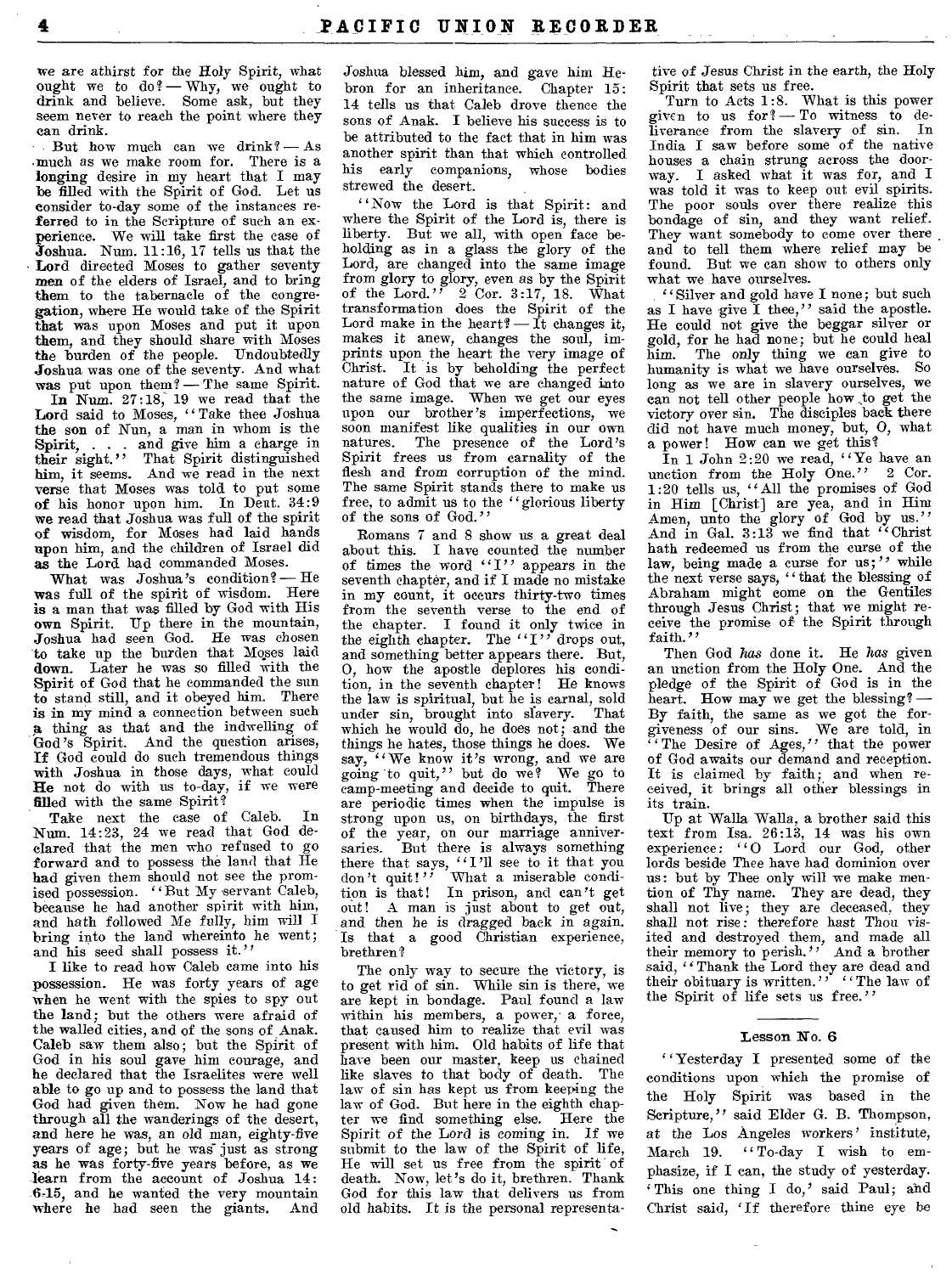single, thy whole body shall be full of light.'''

With these words the speaker sought to impress at the beginning of the lesson the necessity for enduement of power from on high, in order to live in harmony with God's precepts and to be effective servants in the gospel ministry. He next called attention to Matt. 10:1, wherein allusion is made to the sending forth of the disciples, with authority over unclean spirits, to cast them out, and to heal all manner of sickness and disease. Said Elder Thompson:

These were Christ's twelve disciples. To help them in their work, what did He give them? — Power. Over what? — Unclean spirits.. Are there any now in the world? What do you need with which to meet them? — Power. They have more power than we do, and it would be folly to go out to meet them without power. We have found in our studies that there was a time when the disciples did not have it. They had cast out devils, but they had lost their power. So one who has had power from on high may lose it; he may backslide.

Turn then to Mark 3:13-15: "And He ordained twelve, that they should be with Him, and that He might send them forth to preach, and to have power to heal sicknesses, and to cast out devils."<br>What were they sent to do? — To preach. What does God send us forth to  $d\theta$ ? — To preach. In order to enable them to preach, what did He give them? — Power. In order that we may preach effectively, what do we need? — Power. Every agency the devil has used in an experience of nearly six thousand years will be used in the last days. Don't we need power to meet these agencies?

Luke 9:1, 2 tells us that Jesus gave His disciples power and authority over all devils. How many? — All. So we ought to have power and authority over all devils, if we are to do a work like that of the early disciples. Later Luke tells us, in the tenth chapter, verses 17 and 19, that the seventy disciples sent out by the Saviour returned with joy, saying, "Lord, even the devils are subject unto us through Thy name." And Christ responded, "Behold, I give unto you power to tread on serpents and scorpions, and over all the power of the enemy: and nothing shall by any means hurt you."

What did the Lord send the seventy out to  $d\sigma$ ? — To preach the gospel. The time came for them to return; and what kind of testimony did they bear of their experiences? — Why, they said even the demons were subject to them, through the name of Jesus. I have often wished that we could haye such a testimony among Seventh-day Adventists. Is that within the range of possibility among  $us?$  — Yes; it is possible that we should go out in all the world, proving our power, through the name of Christ, over all the powers of darkness. The power that

was sufficient to cast the devil out of heaven is sufficient to keep him out.

Now, is there any place where we can excuse ourselves on account of having been born that way? Can we excuse ourselves by saying our evil inclinations were inherited? - 0, **I** am glad there is something that can take possession of a poor, weak, trembling soul and make him victor over the powers of darkness.

Let us read Phil. 3:10. Read from the eighth verse: "I count all things but loss for the excellency of the knowledge of Christ Jesus my Lord: for whom I have suffered the loss of all things, and do count them but dung, that I may win Christ, and be found in Him, not having mine own righteousness, which is of the law, but that which is through the faith of Christ, the righteousness which is of God by faith: that I may know Him, and the power of His resurrection, and the fellowship of His sufferings, being made conformable unto His death."

What kind of power did Paul want? — The power of the resurrection. And he wanted it in his own experience. That is an experience we need in order to go out and bring the dead to life,— the dead in trespasses and sins. Nothing short of resurrection power will do it. And we first must experience it in our own eases, before we can exercise it in the cases of others.

Ephesians 1 tells us that God the Father has blessed us with all spiritual blessings in heavenly places in Christ. But as we all know, there is a price to pay. The desire for such blessing must be right. Our underlying motives must be blameless. James 4:3 says: "Ye ask, and receive not, because ye ask amiss, that ye may consume it upon your lusts." We have an illustration of this in Acts 8. Simon was a baptized man, we would infer; and having been brought into the church, he saw the workings of Paul, and he wanted the power he manifested. Yes, he wanted it, and he offered to pay for it. I believe if it were possible to purchase the gift of the Holy Spirit with<br>money, many would buy it. But it is money, many would buy it. not obtained in that way. Simon's motive, his desire, was wrong. He wanted the gift for his own selfish purposes. Perhaps he wanted to do great things, or possibly to make money with it.

Another thing I want to note is that obedience must be in the heart. Eph. 1:13 says that the disciples were sealed with that Holy Spirit of promise, after they believed. What does the Spirit of God do to the soul? — It seals it. In lumbering operations, the owner of the lumber puts his seal upon it, the seal of ownership, and he takes his own as it floats down to the point of distribution. But God never will put the seal of His Spirit upon known sin. Then to have the sealing of the Holy Spirit, there must be an abandonment of all known sin.

Acts 5:32: "And we are His witnesses of these things; and so is also the Holy Ghost, whom God bath given to them that obey Him." To whom does God give His Spirit? — To those that obey Him. The

gift is the bestowal of the power that Christ promised. So long as there is a controversy between the individual heart and God, God must withhold His Holy Spirit. "There can be no bestowal of the Holy Spirit where there is any unwillingness in any matter about which He in any manner has made it known." The blessing comes when the surrender is made. ''Any controversy in this matter means unanswered prayer."

Now, if we do not receive the Holy Spirit, we know some of the reasons why. We ought to take the blessing when we have complied with the conditions. The trouble is that there is an unclean spot in our hearts. Some one said, "You have been praying, instead of obeying." Prayer is all right, with obedience, but not when something else is presented in place of it.

Saul might have had a wonderful experience, had he followed on and done just what God had told him to do. He had nearly accomplished it, as shown in 1 Sam. 10:6, 10; and 16:13, 14; but he kept back part of the best cattle, and in other ways failed to give full obedience to the Lord's command. So Samuel the prophet took the oil of anointing and anointed David to be king in place of Saul, for "the Spirit of the Lord departed from Saul, and an evil spirit from the Lord troubled him." It was after that, when failing to get any response from Samuel dead,— though he cared little for him when the prophet was alive,— that Saul resorted to that old witch of Endor. How much better to yield the life to God and to allow His spirit to guide the soul!

It is a pitiful sight to behold Samson, grinding at the mill of the Philistines. He had taken upon him the vow of a Nazarite. We learn from Num. 6:2-5 that it meant consecration to God to leave the hair unshorn. When the outward sign of the vow was removed, his strength went from him. The secret of our power is in our consecration. Judas for a while cast out devils, but at last was conquered by a devil within himself. As I looked at a wonderful painting in the great national art gallery at Copenhagen. of Samson grinding at the mill, while the Philistines looked on, I cried, "Save me from such a fate as that!" It will not pay, brethren; we must maintain our consecration to God. I wish today to renew my consecration to God with you, for nothing else will take us through to the kingdom.



Sonthern California Church Schools What Is Being Done in San Pasqual for the Children and Young. **People** 

A live church must be a working church; one that is **doing** the best that is possible under all circumstances. The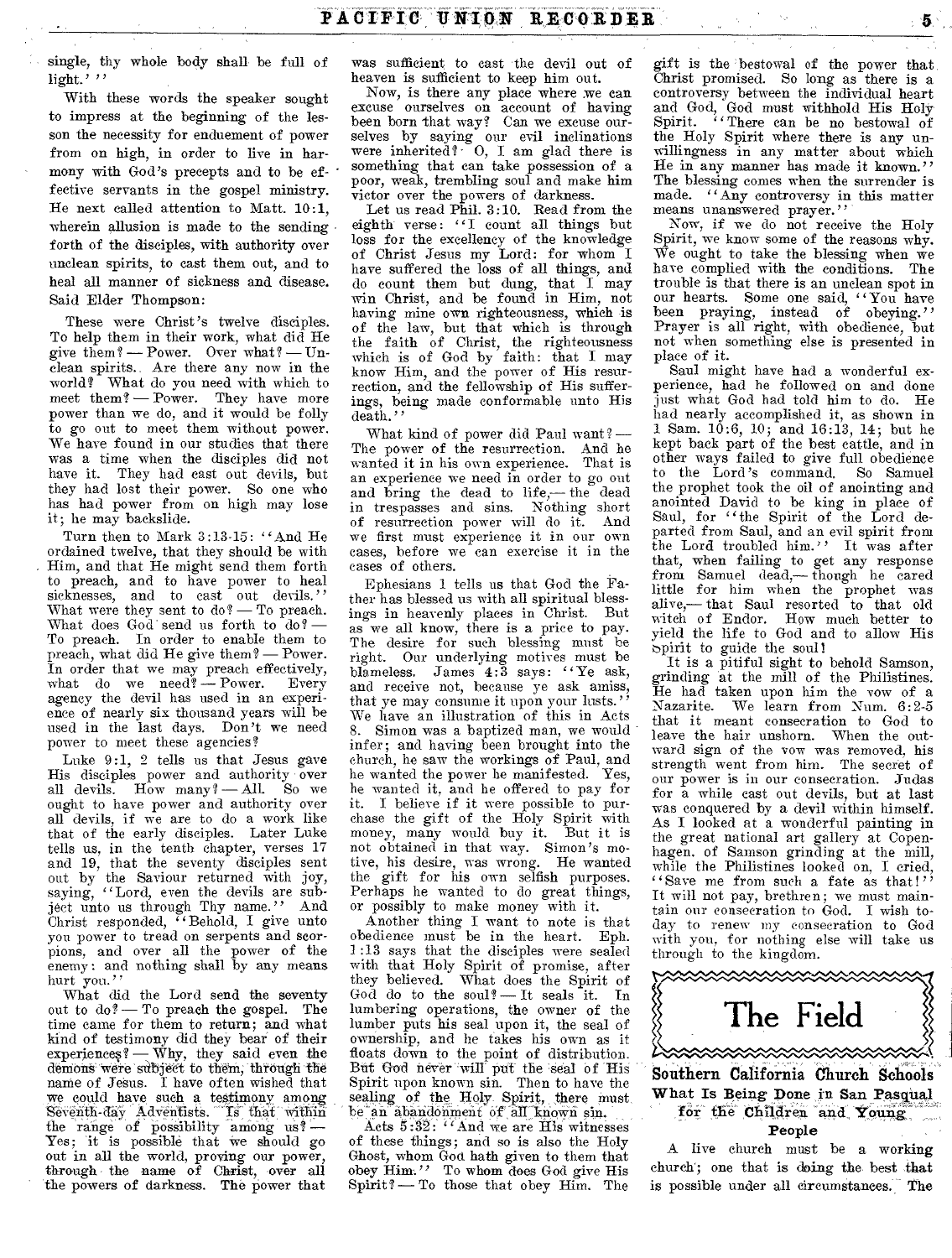little church at San Pasqual, though situated away from the center of *life,* is trying to improve every opportunity to advance the message, and to interest the children and young people in things spiritual. Knowing that "upon Christian youth depend in a great measure the preservation and perpetuity of the institutions which God has devised as a means by which to advance His work," and that "this grave responsibility rests upon the youth of to-day who are coming upon the stage of action," the church realized that there was a great work to be done, and a meeting was called to consider the matter.

They met at the home of Brother Herbert Judson. They were desirous of arousing the interest of their young people in things more profitable than the customary pleasure parties, because "as ordinarily conducted, parties of pleasure are a hindrance to real growth, either of mind or character." They studied how they might follow the instruction given in the book "Education," "In place of such amusements, parents and teachers can do much to supply diversions wholesome and life-giving." At the meeting, it was decided to have a social gathering every other Saturday evening at Brother Judson's home. A program committee was chosen, consisting of the church elder, the Sabbath-school superintendent, the church school teachers, and one other member chosen by them from the church body. The meetings were to be social in their nature, and for both old and young. They were to be carefully planned for by this committee, and to be educational, both spiritually and mentally.

The meetings have been well attended from the first. At this meeting Miss Lenore Dill gave an interesting talk on astronomy. This was followed by several selections on the same line. Several of the older ones told of the signs that had been seen in the heavens, which clearly show that the end of all things is at hand. Brother John Judson told of having seen the stars fall in 1833. Several songs were sung; and during a short intermission, those who desired, went outside, and Miss Dill pointed out the constellations about which she had spoken. The evening was begun with prayer, and God's benediction was sought as we separated.

At the second gathering, a chemistry demonstration was given by Brother A. Striplin, who emphasized the thought that it is only the power of God that controls the elements and prevents the

chaotic combustion and destruction that would result should that power be removed.

The third evening, general selections and recitations on various subjects were given, and several musical numbers were rendered.

The church school children furnished the program for the fourth meeting. It was short, but very interesting. Several songs were sung; and the recitations and other parts of the program gave the parents an idea of the work that the school is doing.

It being near Lincoln's birthday, the next gathering was given to a study of his life and work. Professor Milton Robison read a graphic account of the events connected with Lincoln's Gettysburg address. During the reading, at the place where Lincoln arose to deliver his address, Professor Robison paused, and Brother John gave a very forceful rendering of that famous speech.

Each gathering has been a genuine success, and all have been pleasantly and profitably entertained. These evenings are helpful in many ways. They establish sociability and good will. The young people become used to speaking before an audience, and are better fitted for public service. They are a general benefit to all, for "by social contact *minds* receive polish and refinement." But above all, these meetings tend to break down the barrier that, too-often, exists between the young people and the older ones.

(Written by a pupil in the San Pasqual church school.)

Realizing that the plans spoken of in the foregoing were only one step in the right direction, it was decided to hold a "study circle" on the Saturday evenings alternating with social gatherings. These meetings partake of the nature of a parents' meeting, but are quite generally attended. Different topics are studied from the Testimonies and the Bible, relating to the home, the school, Some person takes charge of the meeting and presents something on the subject which has been chosen, and leads out in the discussion.

As a result of the efforts that these brethren are putting forth, there can be seen an increased interest in church and Sabbath-school work, as well as harmony and cooperation in the church school work. May not other churches get an inspiration to do a similar work?

Milton P. Robison.

## **NORTHERN CALIFORNIA-NEVADA**

### **Conference Items**

Mrs. W. B. Taylor spent last Sabbath, March 23, in Sacramento.

Elder D. T. Fero met with the Stockton church Sabbath, March 23.

Elder M. C. Israel met with the Linden church Sabbath, March 30, to assist in the communion service at that place.

Prof. I. C. Colcord, W. A. Johnson, Mrs. C. L. Taggart and daughter Lulu, and Mrs. Mina Mann returned from Los Angeles March 27, where they have been attending the Pacific Union Conference. Elder Taggart will not return for several days yet.

Calls are coming from different parts of the conference for workers to handle the Temperance number of the *Instructor.*  This new issue is arousing many to action, and we hope to see good results in the near future.

We are pleased to report that the work is still progressing in Modoc County. Brother J. D. Alder, who has been laboring in that field for some months, is doing much toward placing our books and literature in the hands of the people in that territory. We feel to thank God that the way is opening for this grand message to be presented in the remotest parts of this field.

> Verah MacPherson, *Secretary.*

# **CALIFORNIA**

### **St. Helena Sanitarium Siftings**

All will be pleased to learn that Elder H. A. St. John is much improved in health.

Elder B. G. Wilkinson, of Washington, D. C., was a visitor at the sanitarium on his way to the South.

Mrs. Boyd, of Australia, formerly Miss Sisley, is visiting friends at the sanitarium for a few days. She arrived March 29.

Dr. Buchanan expects to return to his home in about two weeks. During the past week he has been walking a little with the assistance of nurses.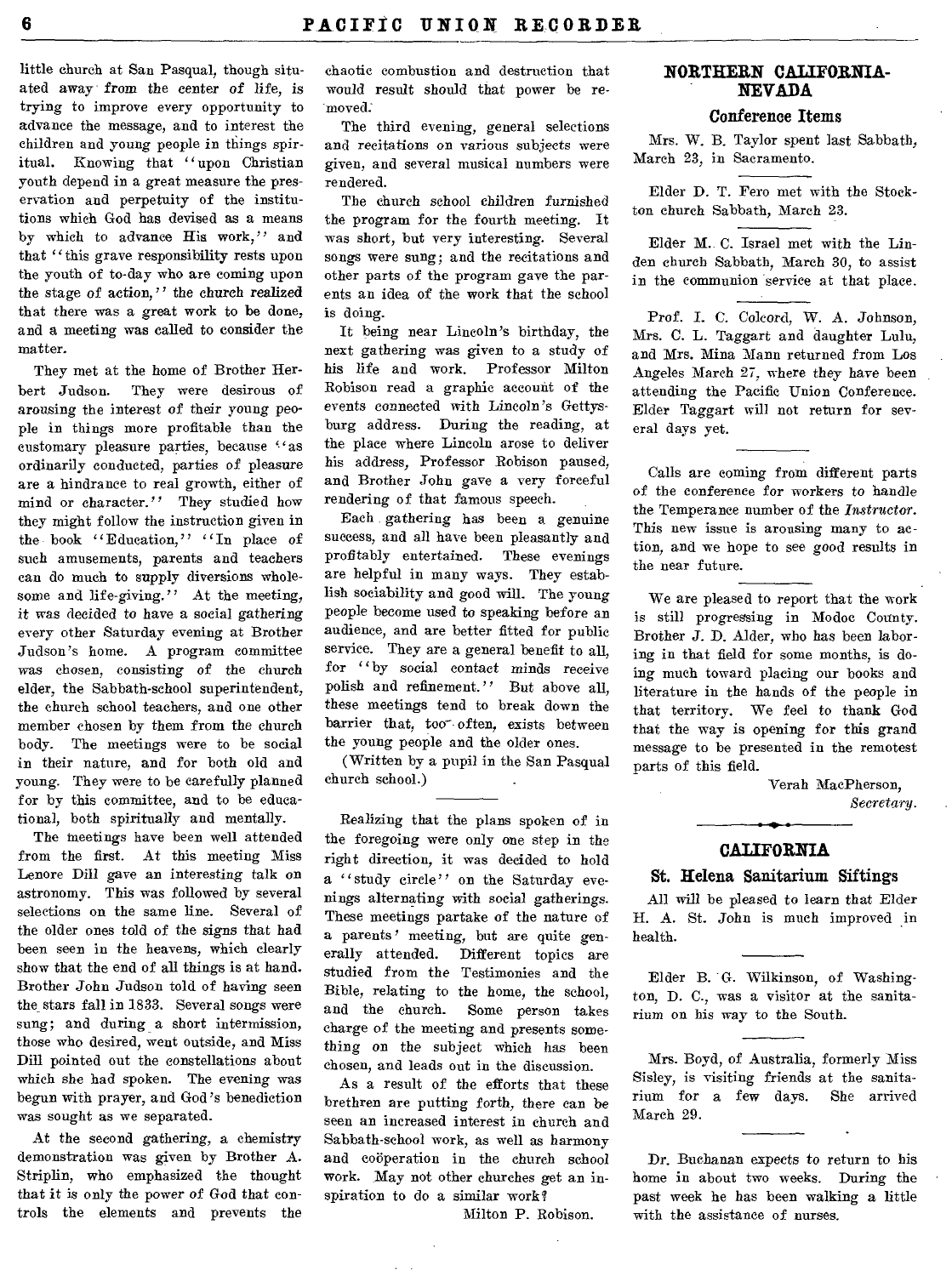# **PACITIC THION RECORDER**

A number of the sanitarium vocalists and musicians will assist, 'in the temperance program to be given at the Baptist church Sunday evening of this week.

Dr. G. E. Klingerman and Mr. A. V. Williams recently visited with the family of Mr. L. M. Bowen, at Hughson, and also with the family of Mr. S. J. WhitneY, at Salida.

Miss Alice Taylor, with her brother George, Miss Helen Baker, Miss Attie Howe, and Miss Helen Drake, of the Pacific Union College, having finished their examinations early in the week, spent a few days with friends at the sanitarium.

Brother and Sister Shaffer, who recently purchased a lot from the sanitarium in the Laparita tract, near Professor Lewis's, met with a quite severe accident this week. As they were driving down the hill from the sanitarium, another rig collided with theirs. Sister Shaffer suffered very serious injuries, especially about the head. She was taken to the sanitarium, and Dr. Klingerman attended her. Though still in a very critical condition, the physicians believe that she will recover. Brother Shaffer's injuries were not of so serious a nature.

## Myrtle B. Hudson.

### **Training School Items**

Mr. and Mrs. Versteeg arrived on Thursday.

Miss Elizabeth Burnham, of Ukiah, is planning to enter the spring class.

Mr. David Ulmer, of Louisiana, is coming to take work preparatory to entering our training class.

Mr. Frederick Schneider, of Iowa, who desires to devote his life to missionary nursing, has been accepted, and will enter our junior class.

Philip, Perryman, of North Devon, England, now located at Oakland, wishes to prepare to do medical missionary work, and will enter the spring elass.

**Miss Ruth Larson, of Tillamook, Ore**gon, will join our April class. Her sister, Miss Eva Larson, who has finished her freshman year at the Hinsdale Sanitarium, also comes to complete her course here. They arrived March 29.

Mr. Samuel Craft, of Atchison, Kansas, Mr. Volney E. Colgrove, of Millington, Illinois, Mr. William Beguelin, of Switzerland, and Mr. Will Davis, of Wenatchee, Washington, have been accepted as members of the April class.

Mr. Floyd Harris, of the junior class, who has been taking the services in the parlor for the patients during Elder Taylor's absence, will go to San Francisco on Sunday to meet his brother from Carrollton, Washington, who is coming to take the course.

Miss Lulu Wilson, of Oregon, a graduate nurse of Glendale, is now at the sanitarium to prepare further for the foreign missionary field. Sister Lulu wishes **to** sail for India about the middle of August, and has decided to go as a selfsupporting worker.

The five young ladies from Keene, **Texas,** who are members of our April **class,** started on their westward journey **March** 17, and reached here on the 23d. Miss Lydia Cooper, of Oklahoma, accompanied them, and will also take the **nurses'** course.

Miss Bertha Bland, of Newkirk, Oklahoma, Miss Harriet Brink, of Chico, California, Miss Della Mott, of Stevensville, Montana, Miss Ada Murphy, of Turlock, California, and Miss Bessie Van Antwerp, of Laureiwood Academy, Oregon, have also been accepted as members of our spring class.

*March 29.* Secretary.



### Eureka Church School

Of the four hundred boys and girls enrolled in the thirteen schools of Northern California, the eighteen names upon the Eureka church school register represent those the most distant — the most distant in miles, not in spirit, for more loyal supporters of "our schools" it would, I am sure, be quite impossible to find.

At the opening of the school year the board came with the question, **Will you** take the ninth grade, too?" With two hundred miles and an ocean voyage between Eureka **and the** nearest advanced school, it was evidently quite impossible to say "No," **and our opening morning** 

**found four girls in the ninth grade, ready to do their part.** 

**Of these, one has been given, as her especial charge, the pupils of the second and third grades. She has indeed proved an able assistant; and so delightful has the work been to her, that next year one more will be added to the ranks of the teaching file in preparation. "Why, Miss Hicks, I love it. I couldn't think of giving up my boys and girls. I am going to Normal." It will be the boys and girls of our church schools who will carry our message on to a glorious triumph.** 

**We firmly believe it is our little missionary and prayer band which keeps this spirit of service awake and at work. We have been much encouraged to see children who have come from non-Adventist homes, become interested, active members.** 

**Each week, visiting boats are supplied with papers. Papers are placed in the library and in the county hospital from time to time.** 

**One girl formed what she chose to call a "Bible band," with which she has met on Sunday afternoons, and together they have read and studied the Bible in preference to spending the entire day in**  play. **Our prayers daily go out that**  these efforts, **small though** they are, may in God's own **good way and time bear fruit.** 

. We have a sunny, cheerful, well**equipped schoolroom, a thing which adds not a little to the pleasure we gain from our work. Humboldt abounds in the beautiful; and soft, feathery ferns and other dainty greens seem as much a part**  of our necessary equipment as do the map of North America and the **dictionary: This month, from our own garden, daffodils bring us a glint of the** sun's own gold.

Our garden was added only this year, but it quite pays us for the effort by the few cheery blossoms we have already had. Next year we shall have more. Our vegetables are but just peeping out of the soil, but we hope for great things from them later.

We are thankful for the church school system in the land, and most of **all for it**  in Eureka; and although one has sowed, and another watered, God will surely give the increase. We trust Him to keep **the precious treasure which we have committed to Him, and** He is **faithful Jessie** M. **Hicks.**